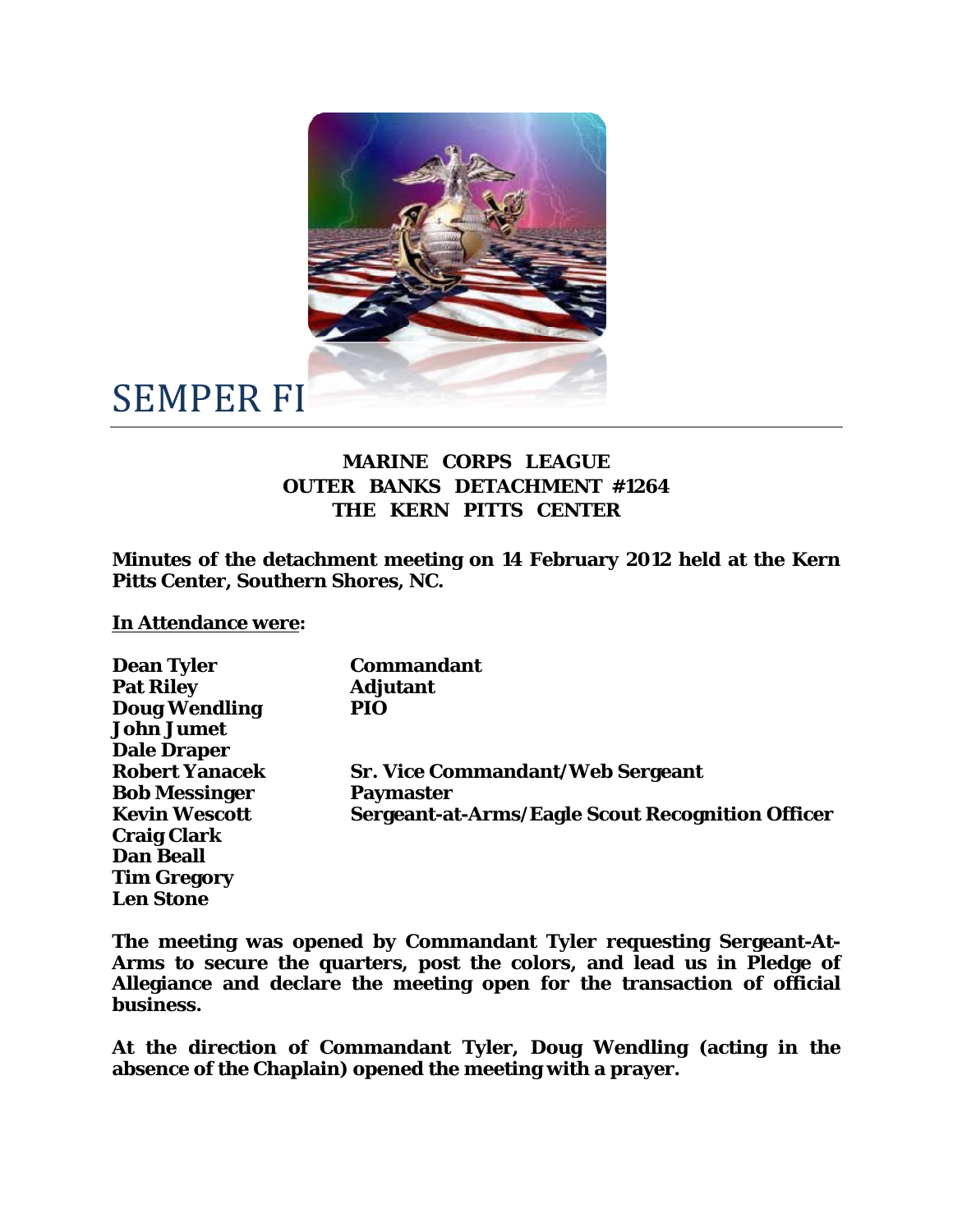**There were no new members to be sworn in.** 

## **Old Business:**

**Commandant Tyler recognized birthday anniversaries for Tim Gregory and Doug Wendling. He also presented Marine red lanyards to all members present as Valentine gifts.** 

**Adjutant Pat Riley reported that the minutes of the January meeting were posted on the Detachment website.** 

**Paymaster Bob Messinger's report included the status of Detachment dues (both current and delinquent) in summary. A lengthy discussion followed on establishing a policy to deal with delinquent members. A letter will be sent to all delinquent members before any further action is taken. The Detachment financial data is available to any member at any time. Bob reported a thank-you card from the Girl Scouts for a donation from the Detachment.** 

**There was a discussion dealing with a policy on Detachment donations. Pat Riley volunteered to research and report in March on ratings for veteran and troop related charities.** 

**New Business:** 

**There was a discussion of participation in the Saint Patrick's day parade on 18 March. The Detachment will participate with details to be worked out later.** 

**Doug Wendling briefed on his efforts to organize a bus trip to the "Welcome Home Vietnam Veterans" affair in Charlotte. He was unable to generate enough interest so anyone interested should plan their own trip.** 

**Kevin Wescott briefed on the upcoming Belk charity sale and Detachment participation. More roses will be needed for the activity.** 

**There was a discussion of a fund raising pancake breakfast with the support of Applebee's Restaurant. It was decided that the Detachment did not have the necessary resources for such an effort.** 

**Commandant Tyler announced that James Cox was the new NC Department Paymaster. He also mentioned that the National Records Center has been moved but it is still in St. Louis.** 

**Bob Messinger announced that he has the phone number of the VA Clinic in Elizabeth City.**